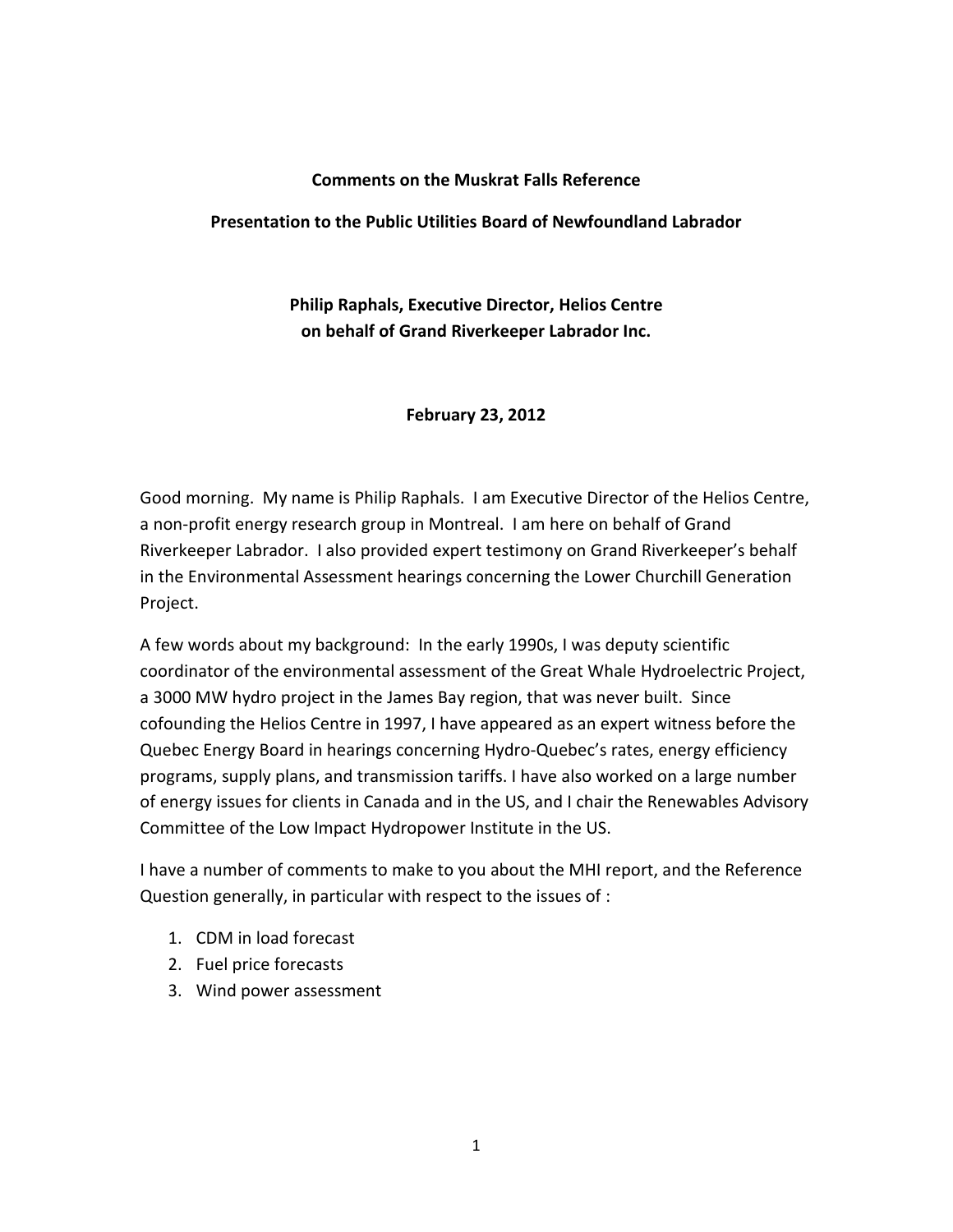I am well aware of your Terms of Reference, and that they do not include a review of other options. I will address these issues solely in the context of the analysis of the two options before you.

In support of my comments, I would like to produce several documents that I believe the Board will find useful,. I emailed them to you earlier, and I will mention them when appropriate.

I would also like to mention that I submitted a number of IR's via the Consumer Advocate, none of which have yet been answered. This is an unusual situation, and I would like to reserve the right to modify or supplement my comments, if necessary, once the responses are made available.

First, I would like to comment on some of the earlier exchanges before you.

In a followup to his first question to the Nalcor panel, the Consumer Advocate asked: "how did you ensure that as between the two options you were comparing that you were dealing with the optimal scenario under each one?" (Feb. 13, p. 89-90)

An excellent and important question.

To which Mr. Humphries replied, "within each one ... we had a number of scenarios and generation sources that fit into those, that were fed into the input and the Strategist program then did an optimization to ensure that within each of these alternatives that the least cost scenario was developed for the Isolated Island, as well as the Interconnected case."

In other words, if I may paraphrase, we know each scenario is optimal because it was produced by Strategist, which is produces optimal scenarios.

This answer seems to suggest that all we need to find the optimal resource plan – and recall that, until the Emera agreement was announced, the Isolated Island scenario was, in fact, Newfoundland's resource plan – is the right computer program.

To see what is wrong with this view, let us imagine that the Emera Agreement didn't exist, and that the Lower Churchill Generation Project had gone ahead as initially planned. Gull Island and Muskrat Falls have been built, the interconnection to Quebec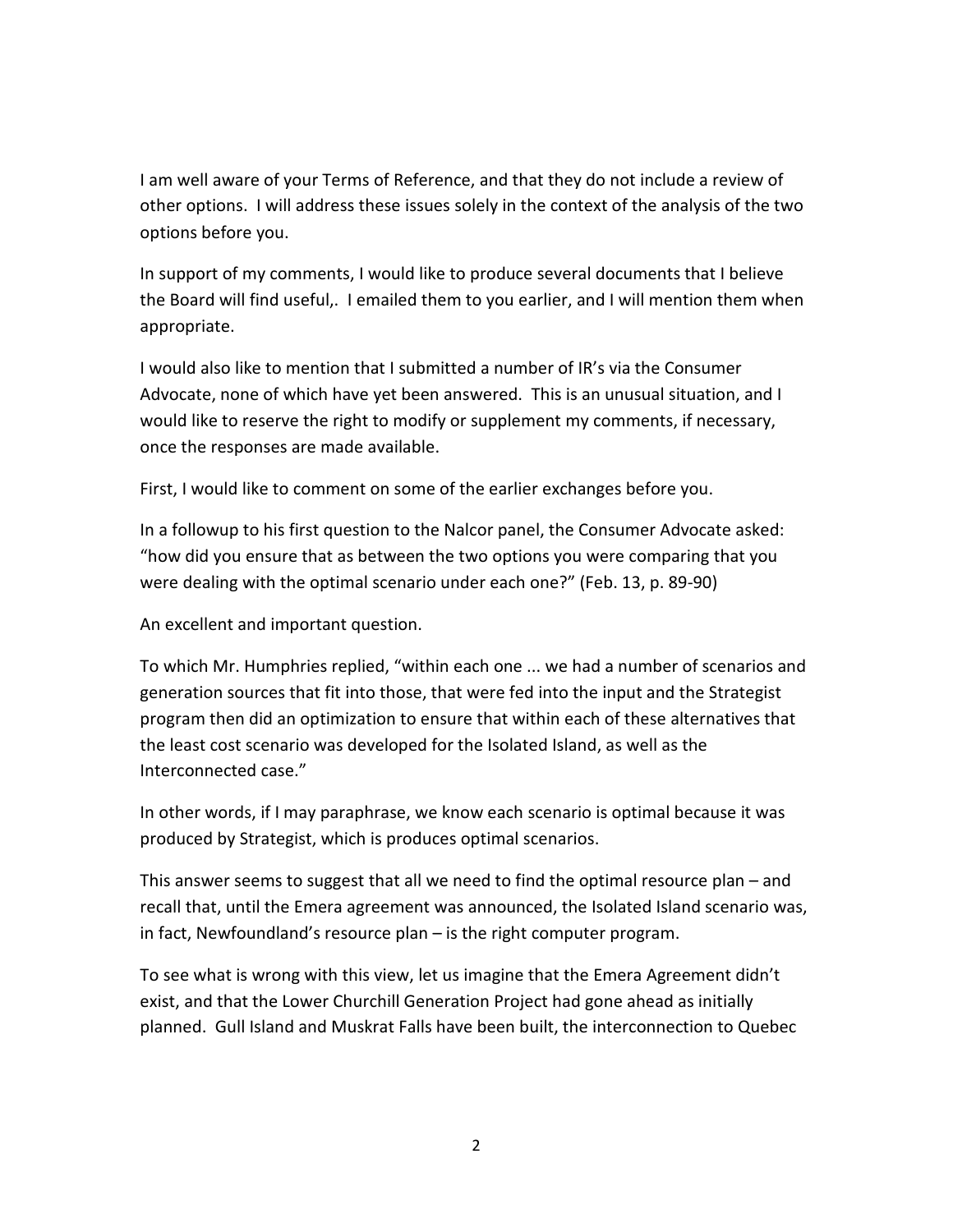has been reinforced, the open access reservation on the Hydro-Quebec system is in force, and all that energy was presold to buyers in New York City, making lots of money for Nalcor and the NL government. And the Island remained isolated.

In that world, as we approach 2017, fuel prices are rising according to the reference scenario, and everything else is unfolding as set out in the Isolated Island Scenario. Rates are going up, with no end in sight.

In that world, what would have happened over the next 10, 20 or 50 years? According to the Isolated Island Scenario, 25 MW of wind would come on line in 2014; Island Pond in 2015; the Holyrood upgrade starting in 2015; and so on. And rates would keep going up, as forecast.

And what would all of us be doing, during those years? Going about our business, of course, working on other issues, because we already know the optimal solution. It was developed by Strategist in 2011!

I don't think this is the way it would go.

A lot of very bright people, many of whom are in this room, would be doing their darndest to find better solutions. And I have no doubt that they would succeed.

And might would those solutions include? Ways to control load growth, for starters. Utilities all over the world, confronted with situations where the marginal costs of serving new load are much greater than the average costs of serving existing load, have been doing this for many years – often with great success. For example, given the importance of electric heating in Newfoundland's load growth, I wouldn't be surprised to see programs to promote the use of heat pumps, which have high capital costs but are much more efficient that resistance heaters.

I suspect you would also take a hard look at your wind resource – one of the best in the world – to try to find solutions to the limitations currently in force. (I'll come back to that later.) And I suspect the same is true of your offshore gas resource. Around the world, as oil prices are going up, gas prices are going down. With a domestic gas supply – granted, not easy to exploit – I'm certain that serious thought would go into finding a way to make it part of the solution.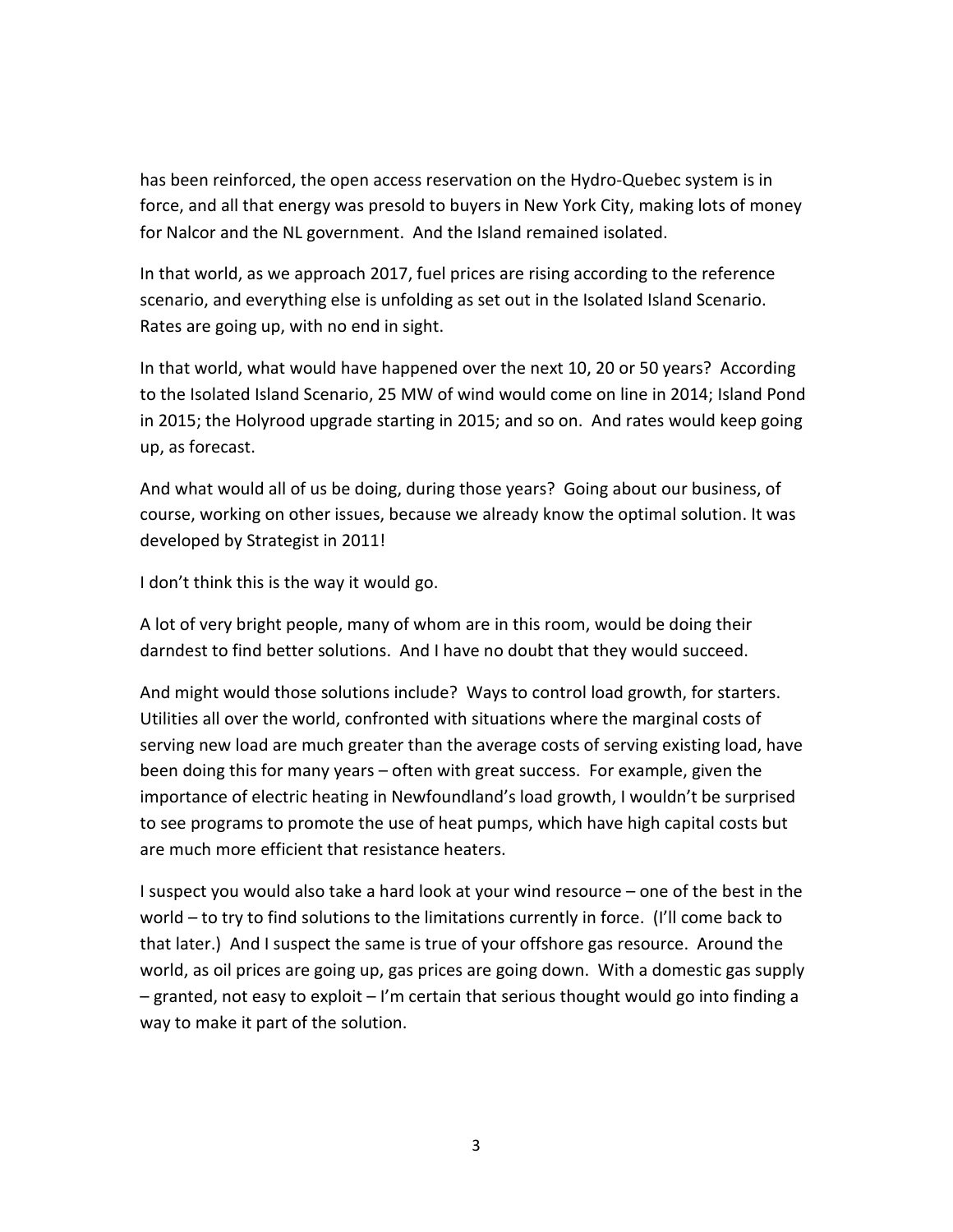Strategist, and the other programs like it, are very powerful tools for exploring the consequences of different actions and strategies. I'm sure they would be put to good use in the ongoing effort to find lower cost solutions to Newfoundland's energy needs.

But while it is one thing to come up with these solutions over the years, in real time, it is quite aanother to come up with them all at once, in advance, in a plan. But utilities have been doing that for years too, in processes called Least Cost Planning or Integrated Resource Planning.

These processes also start with a load forecast, a set of resource options and their costs, and an optimization program like Strategist. But if all we needed was the program, these planning processes wouldn't exist.

In fact, Strategist is just a beginning. Then, it takes a lot of hard work, to find ways to improve the plan, to make it better and more robust.

This, indeed, is one of the most important differences between the Interconnected scenario and the Isolated Island Scenario: the former has had thousands of man-hours of effort put into it to perfect, optimize, and reduce uncertainty, as detailed in the earlier testimony. The Isolated Island scenario remains an early draft.

And there's another important difference. If the Muskrat projects go ahead, we have a very good idea what the Island power system will look like in 50 years. But if it doesn't, we really don't. Because the chances that the future will unfold precisely as set out in Strategist's Isolated Island Scenario are very small indeed.

It is important to emphasize that these scenarios are optimized for a given set of **assumptions.** MHI made this point clearly in the closing paragraph of its Executive Summary, when it said:

With projects of this magnitude, and considering the length of the analysis period, there are risks and uncertainties associated with the key inputs and assumptions. Changes in these key inputs and assumptions will affect the financial results and must be assessed to determine materiality. These changes in key inputs and assumptions can impact the results of the analysis and shift the preference for what is the least cost option.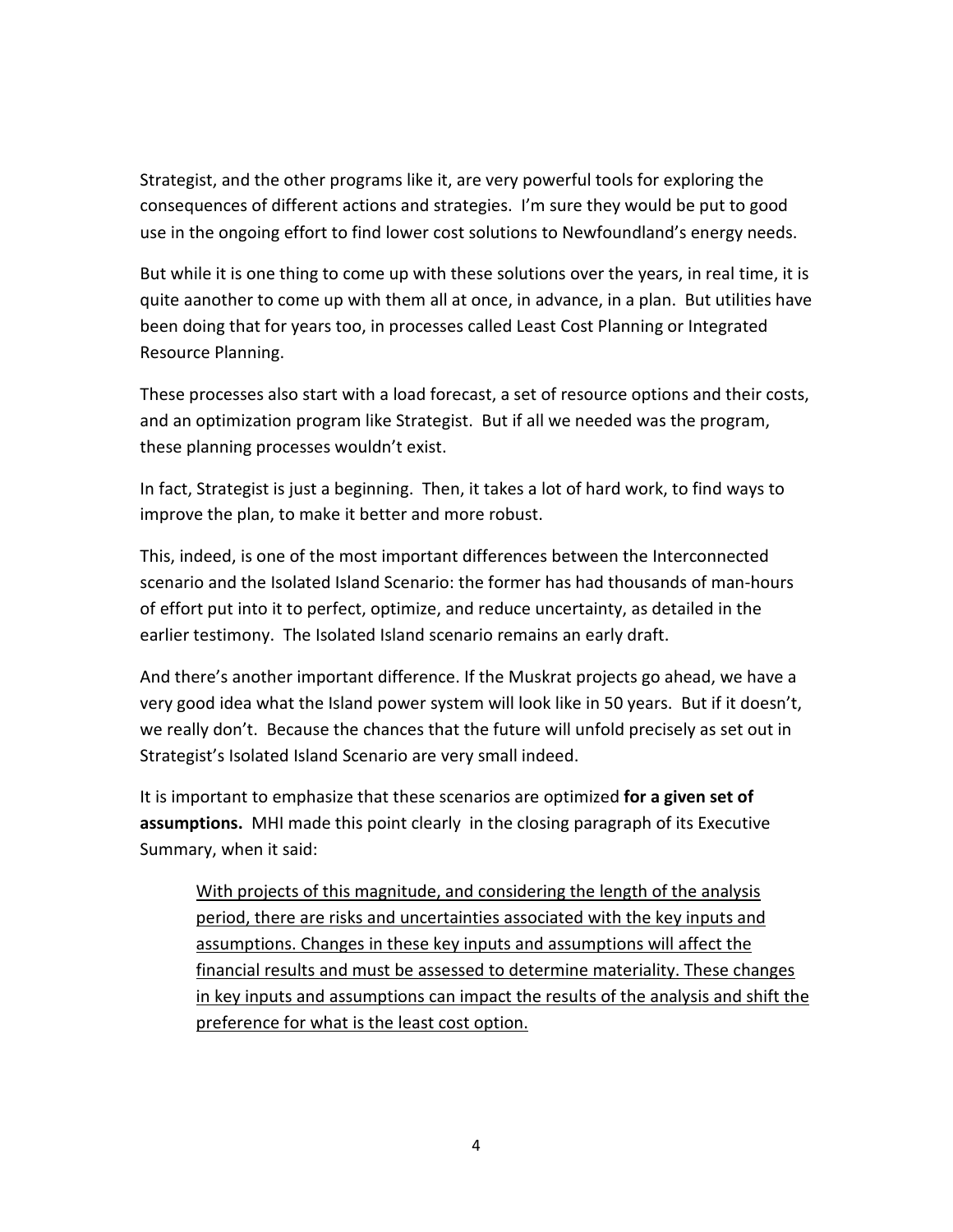In other words, we really don't know which option is least cost, because we don't know which inputs are the right ones.

The problem is, those assumptions and hypotheses will inevitably be contradicted, or at least refined, by reality, as it evolves – indeed, they almost certainly will be. As MHI wrote (v.2, page 205), fuel price forecasts have a "short shelf life".

So the real challenge is to find a plan that is optimal, not just based on current assumptions, but that is **robust** over a broad range of possible futures.

The challenge is to try to understand the implications of the possible twists and turns of fate, and to try to avoid taking irrevocable actions that would turn out badly if reality turns out to be different from the planning assumptions. Preparing such a long-term energy plan is an iterative process in which programs like Strategist play a very important role. But the program's output represents the beginning of a planning process, not the end.

To take one example, the Northwest Power Plan, produced by the Northwest Power Planning Council took years to produce, and is 300 pages long (plus appendices).

Clearly, the Isolated Island Scenario is a scenario, not a plan. If load growth is greater, or lower, than the Reference Forecast, the need dates for resources will have to be adjusted. If the economic analysis underlying the wind power limitation is modified, or if new integration techniques become available, resource choices will change.

Given all this, I can't help but think that, had the Government asked you to compare the Interconnected scenario to isolated island scenarios, plural, rather than comparing it to The Isolated Island Scenario, singular, the substantial resources devoted to this exercise would have been better spent. But that is not your mandate. ...

That said, I find that MHI has done an excellent job of pointing out the limitations of this scenario – limitations which would be overcome if it were used as the first step in an indepth planning process.

However, I find that MHI has also missed a couple of important points, which I will focus on in the time I have left.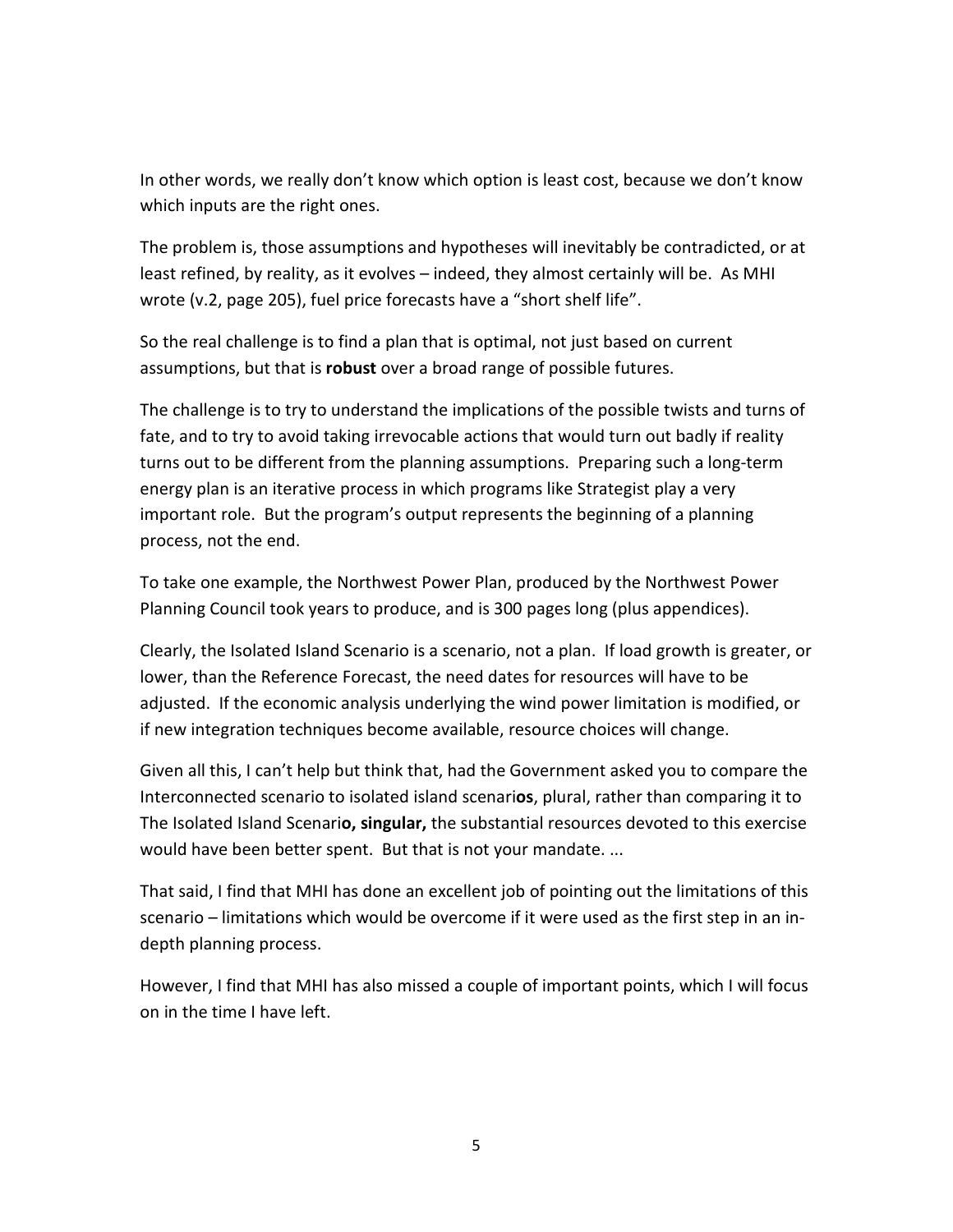### PPA versus COS

One of the key issues for the Muskrat Falls project is the pricing policy. This is addressed in Exhibit 36, PUB-Nalcor-46, and other documents.

On Feb. 15, this issue came up when the Consumer Advocate asked, "does the 2035 ratepayer have to pay more so that the 2017 ratepayer can pay less?" (page 18)

In response, Mr. Goudie correctly pointed out that, under a conventional cost of service arrangement, the unit cost would be highest in the initial years, and lowest in later years, so that people 50 years from now would pay very little. (p. 19)

Then, Mr. Bennett pointed out that, under the proposed PPA, people 50 years from now would pay the same price, in inflation-adjusted terms, as in 2017. (p. 20).

 Nalcor then explained that the different cost recovery patterns set out in CAKPL-27, rev. 1 are all equivalent.

All this is true. But it's not the whole story. From an economic perspective, the three lines shown on pages 4 and 5 of this document are of course all equivalent ("annual nominal cost", "nominal LUEC" and "Escalating real LUEC"). They all have the same present value and are thus interchangeable from Nalcor's point of view. That does not mean, however, that they are equivalent from the consumer's point of view.

To think this through, I suggest we use the image of a mortgage, with which we are all familiar. It is not an exact analogy, but I think we can make the necessary adjustments.

The typical mortgage payment plan is similar to the one at the top of page 5, the nominal LUEC, where nominal payments remain the same from the beginning to the end. Thus, I might make the same monthly payment – let's say \$1000/month, for 25 years, until the principal and interest are paid off.

In reality, of course, there is inflation during those 25 yrs, which means that the real value of my constant nominal dollar payments decreases. So even though I pay a flat \$1000 a month, it will 'hurt' less 25 yrs from now, because the money will be worth less.

Now, what about the escalating payment plan? Since the present value is the same, the bank could offer me the option of paying the same real dollar amt per year, which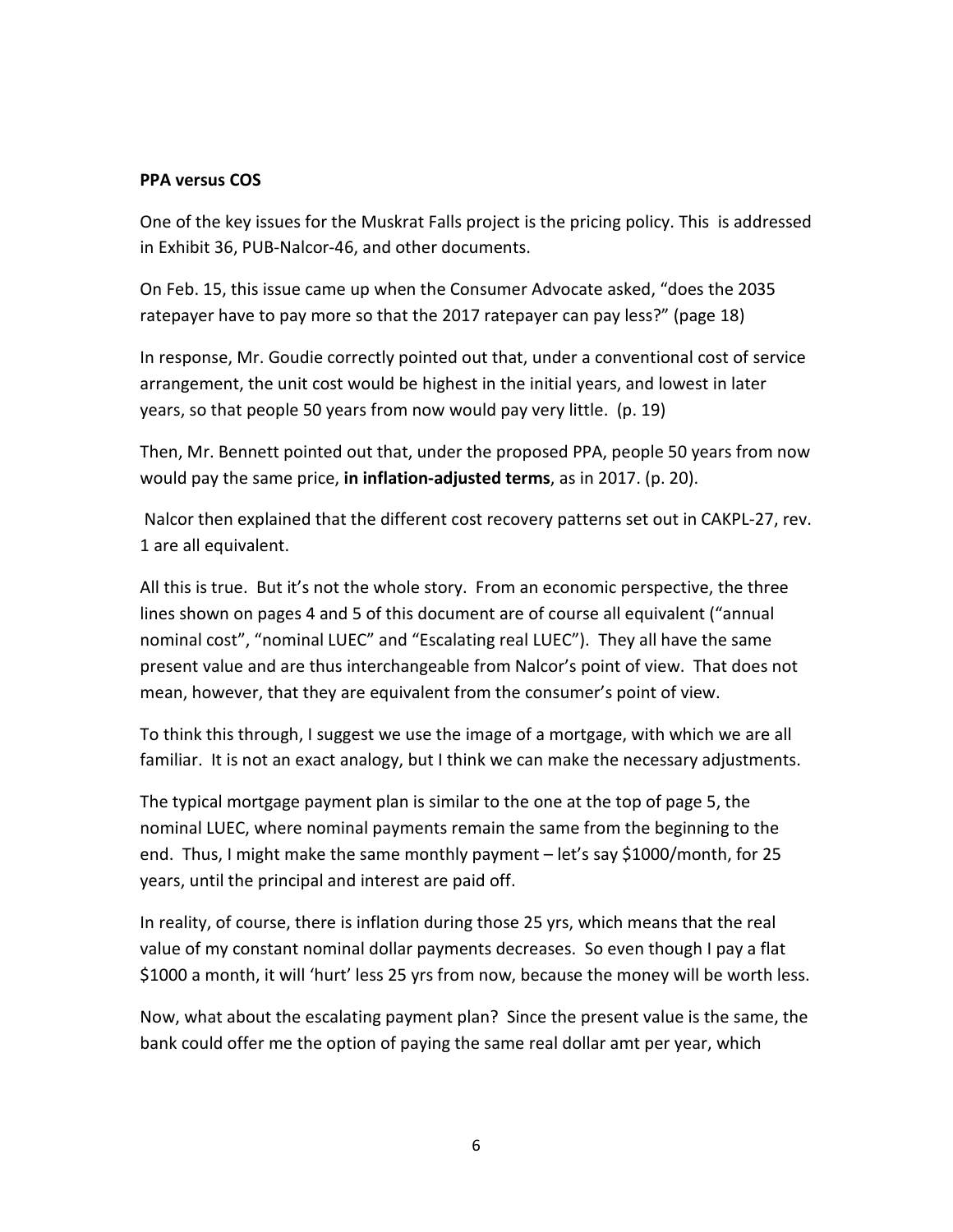would translate into a nominal dollar payments that increases 2%/yr or so, with inflation. It would look a lot like the lower graph on page 5, starting at less than \$1000/month, and increasing with inflation.

Now, given a choice between these plans, how many consumers would choose the second one? Not many, I think. The idea of constantly increasing mortgage payments, even if they are theoretically the same (in constant dollars) would scare most of us off.

The question that was asked on the 15th was "does the 2035 rate payer have to pay more so that the 2017 rate payer can pay less"? And I think the right answer is that, Yes, he does. Future ratepayers will indeed pay much more for Muskrat Falls power under the escalating payment plan than they would with levelized payments.

Now, this all assumes that Muskrat Falls is owned by a non-regulated party (Nalcor), with the power sale governed by a PPA. If it were a regulated ratebase asset, the situation would be very different.

In Exhibit 36, Nalcor explained why it chose a PPA over COS, but I don't find the explanation very convincing.

Traditionally, hydro projects have been developed as ratebase projects under COS principles, which implies higher costs in the first few years, that decrease dramatically over time. That's why the costs of Bay D'Espoir are so low now. If it had been built under a PPA, instead of COS, it would cost Newfoundlanders far more today.

In the exchange quoted earlier, Mr. Bennett also said:

And maybe, building on that point, the customers in 2068 who have an asset that's, whose costs are fully recovered will have a similar situation as we've seen with Bay d'Espoir. (p. 21)

According to the transcript, the chair then said, "I can't wait" (p. 21). I believe you were referring to the expectation that, eventually, the costs of MF will be as low as those of Bay d'Espoir.

But I am afraid, sir, that you will be disappointed. Under the proposed regulatory framework, Muskrat Falls may never be a low-cost resource. Let me explain.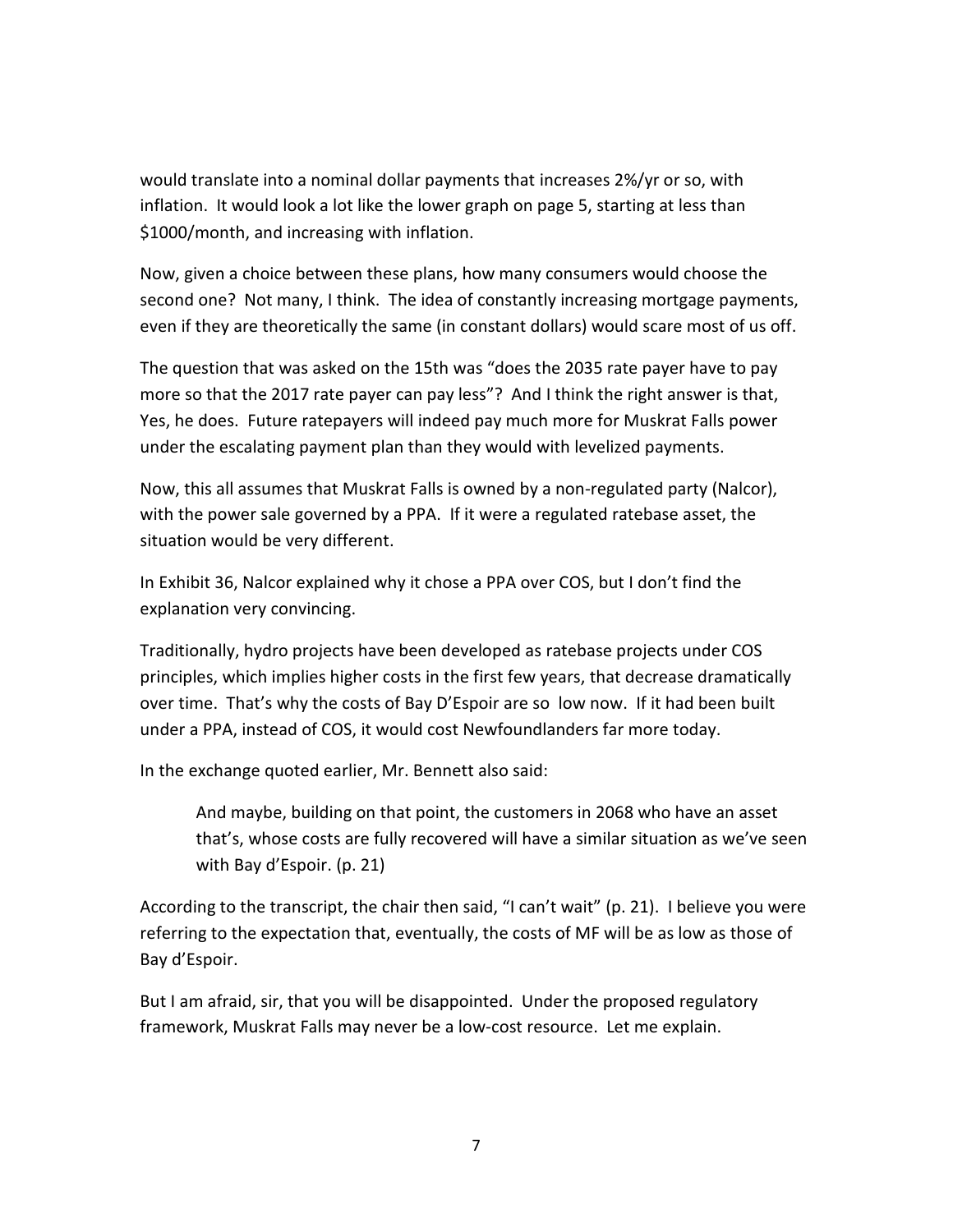The tables provided at the end of CAKPL-Nalcor-27 rev. 1 allow us to better understand the proposed pricing formula, which is meant to cover both the PPA of Muskrat Falls and the actual costs of the Labrador-Island Link, under COS pricing. I have prepared a new version of this table that adds a few columns to separate out these two elements (GRK-3).

Nalcor's column 5 shows the nominal annual cost, in \$/MWh, of the whole project. This cost remains relatively constant, varying between \$190 and \$260/MWh over the life of the project.

My new columns 5a and 5b break down the nominal annual cost between MF and LITL, by dividing the incremental costs of each (columns 2 and 3) by the total energy (column 1). We see that, while the nominal annual cost of LITL falls (from |\$147/MWh at the beginning to \$13 at the end), the annual cost of MF increases, from \$92 to \$247/kWh.

These combined costs are then levelized, on a nominal basis, in column 6, resulting in a fixed nominal dollar cost of \$208/MWh. Again, I have broken this down into MF and LITL components, using the same methodology described in Nalcor's note 2. The levelized nominal LUEC for MF is \$126/MWh, and that for LITL is \$83/MWh.

In column 7, I have only changed the title. While Nalcor calls it an "escalating real LUEC", I find this confusing, since the figures are actually in nominal dollars, not real ones. I find it clearer to refer to it as a "Real LUEC expressed in nominal dollars". In other words, we have converted the nominal LUEC to real dollars, and then retranslated it back into nominal dollars, as a price that escalates with inflation. These are thus the actual prices, in current dollars, that will be charged to consumers for Muskrat power (delivered to the Island and blended, of course, with other sources), which starts at \$152/MWh in 2017 and increases to \$409/MWh in 2067. (Nalcor's figures, from col. 7.)

In column 7a, I have indicated the total annual payments (MF plus LITL), in current dollars. (That's the energy from column 1 times the current dollar prices, in column 7.) In column 7b, I have subtracted from that the LITL payments in column 3, to show the current dollar payments under the MF PPA. Then, in column 7c, I have calculated the current dollar unit cost for Muskrat Falls power (without transmission), by dividing by current dollar payments in column 7b by the amount of energy, from column 1.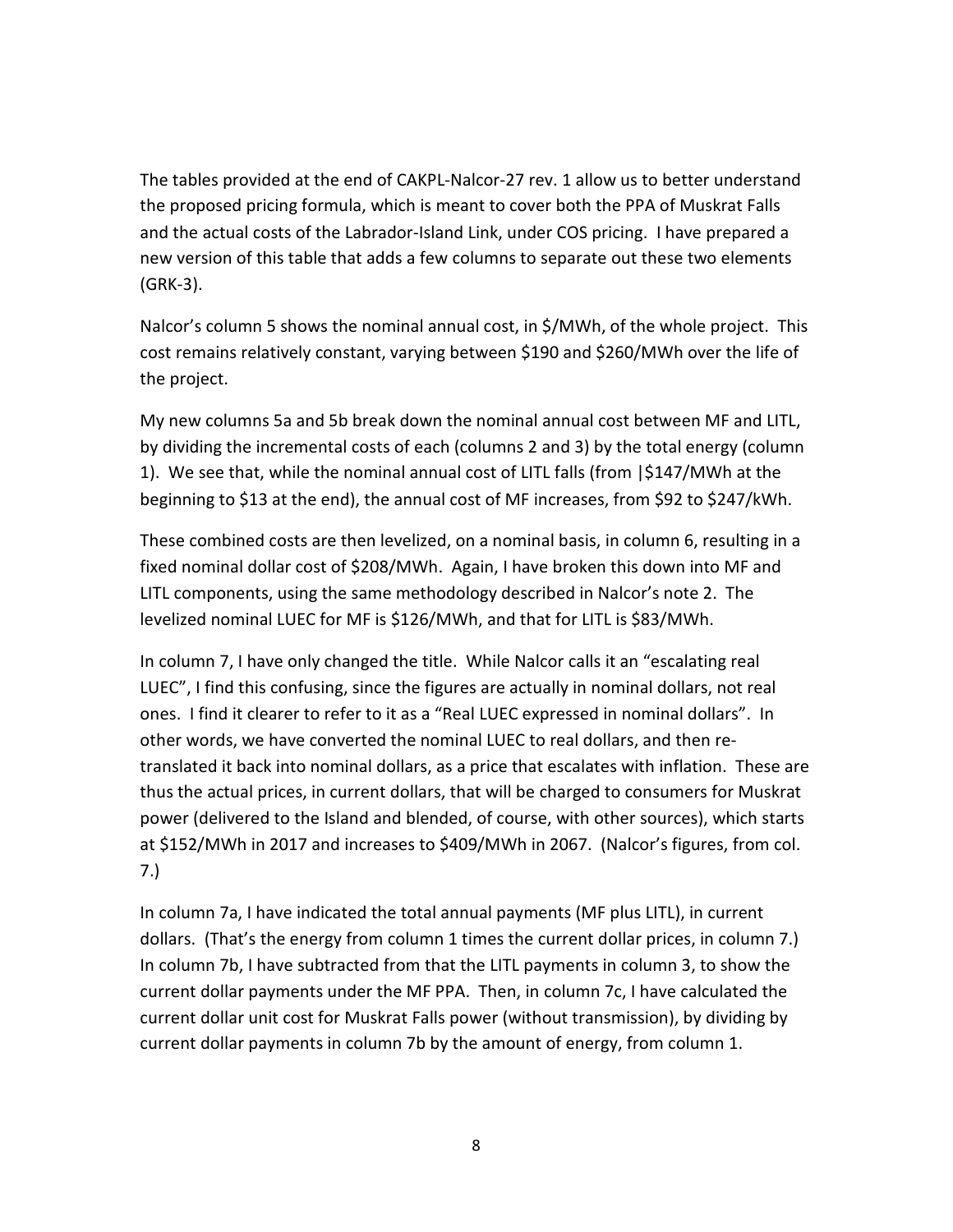Column 7c shows that the actual price paid to Nalcor for Muskrat Falls power starts at \$5/MWh in 2017, and rises to \$396/MWh in 2067. This result – more extreme than the blended result shown by Nalcor in column 7, results from mixing PPA and COS costs, and from the fact that customers must pay the full cost of LITL, under COS, but only for the energy they actually consume, under the PPA. But in either case, the price to be paid for Muskrat Falls power under the PPA in 2067 comes to around \$400/MWh, or 40 cents/kWh.

Now, if I am not mistaken, the costs of Muskrat Falls power under a COS regime have not been produced in this file. However, the information in this table allows us to estimate that as well.

Making the simplifying assumption that the capital structure and depreciation of MF are similar to that of LITL, we can simply inflate the LITL payments in column 3 to correspond to the MF CPW of \$2.682 billion (column 2). The result, shown in column 8a, shows the annual current dollar payments that would be required to cover the costs of Muskrat Falls under a COS regime identical to one applied to LITL. These costs start at \$407 million in 2017, and fall to \$90 million by 2067. Column 8b then shows this amount divided by the total energy each year, giving the unit cost in \$/MWh for Muskrat Falls energy under COS. It starts at \$225/MWh in 2017, and then fall to \$20/MWh by 2067. Of course, if consumers were credited with the revenues of third party sales, which would be normal in COS, the early-year costs would be lower.

This little exercise shows the real difference between COS and PPA pricing. With the PPA, Muskrat Falls prices are much lower at first, but 20 times higher in 2067.

So Mr. Bennett was right: If Muskrat Falls were subject to COS regulation, in 50 years it would be almost as cheap as Bay d'Espoir.

And what happens after 2067? Under COS, the unit cost from MF would remain stable, somewhere around \$20/MWh or lower, like it does for other COS hydro projects.

Under the escalating price scenario, however, NF consumers would be paying \$396/MWh for MF power in 2067. How much would Nalcor charge in 2068? Would it suddenly cut the price to \$20/MWh, pointing out that, since all its costs incurred 50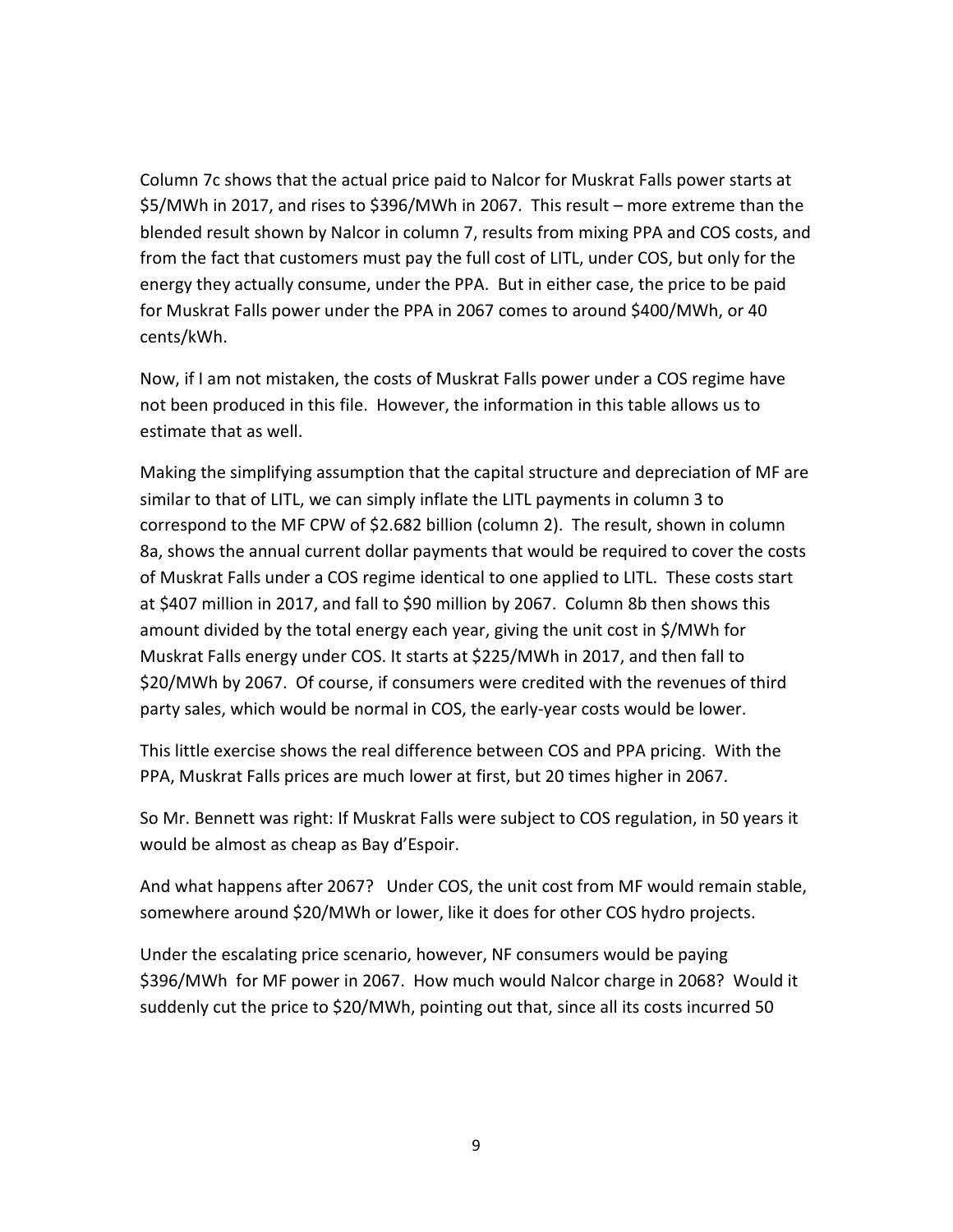years ago had now been paid, it had no reason to charge more? Or, more likely, would it keep on charging \$400/MWh?

Doing so would of course produce a windfall profit for Nalcor and its shareholder – paid from the pockets of Newfoundland consumers.

At Churchill Falls, Hydro-Quebec enjoys pricing very similar to COS pricing, and Newfoundland and Labrador certainly wishes that the pricing were more like the PPA proposed here. But in the case of Muskrat Falls, it is Newfoundland consumers who will be paying the escalating prices. In my view, COS pricing would be far better, from the customer's point of view.

# CDM

In vol. I, p. 31, MHI explains in its generic description of the generation planning process that, "Demand side management is treated as if it were generation, as it represents a reduction from the base load forecast. The economics of DSM programs should be evaluated to ensure that they make a positive contribution to the overall financial wellbeing of the province." (vol. I, p. 31)

However, the approach used by NLH is very different. Section 1.8 of vol. II begins:

"It should be noted that the domestic forecast does not include any specific, exogenous adjustment for specific Conservation Demand Management (CDM) programs. The NLH method of capturing and estimating CDM effects is through the technological change variable contained in the regression equations."

MHI then explains that this variable has a coefficient of -35.37, meaning that average domestic use is forecast to decline by 35.37 kWh per year over 20 years.

There are several problems with this approach. First, it assumes, for no good reason, that CDM progress is linear, gradual and inexorable. More important, it assumes that it does not depend on utility actions.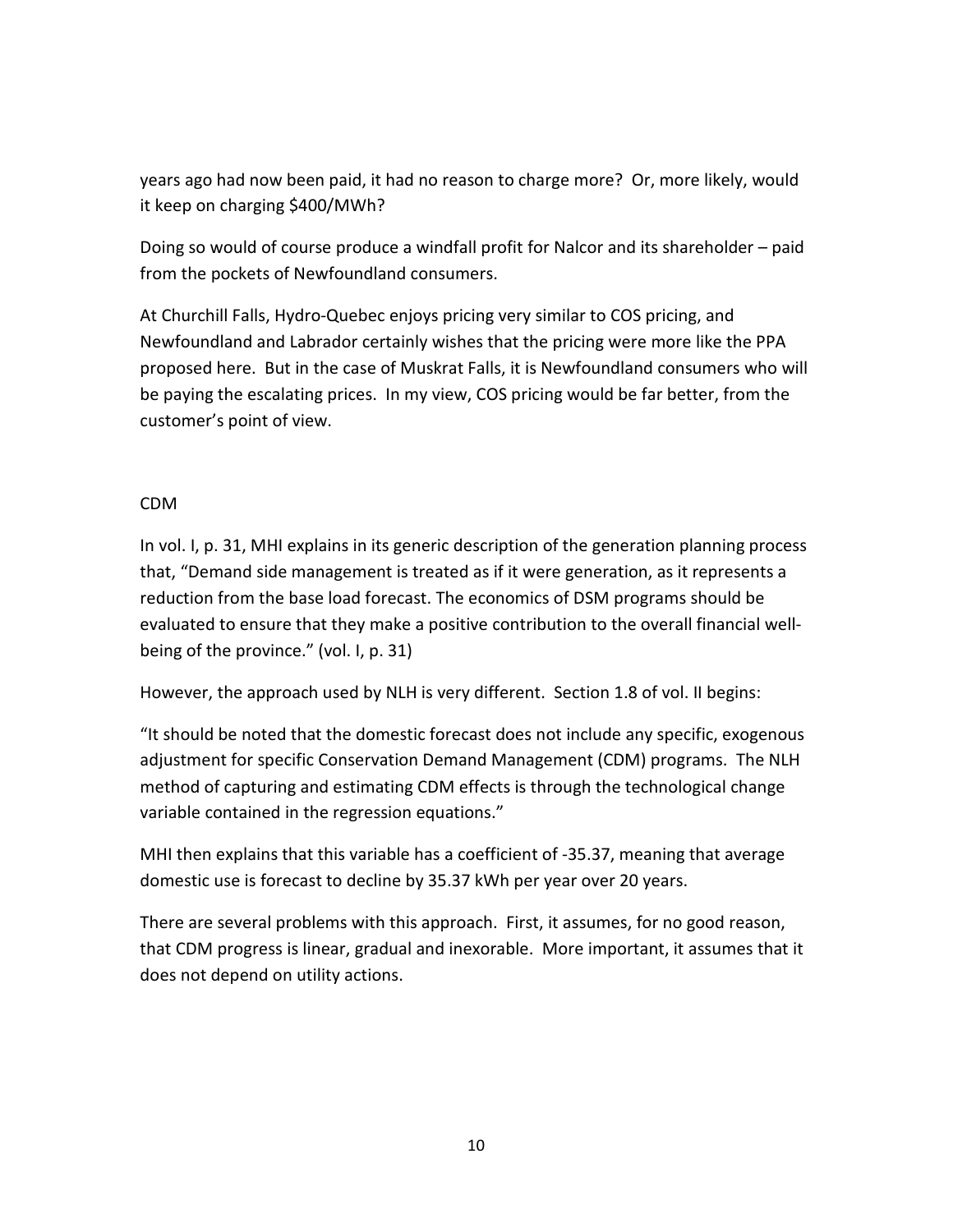In table 17 (p. 34 of v. 2, in section 1.9), MHI compares Nalcor with three other Canadian utilities, but unfortunately the comparison does not include the methodology for capturing and estimating CDM effects.

MHI criticized Nalcor for preparing its domestic forecast using only econometric modelling techniques which, it explains, are NOT the best utility practices in this area (v. 2, p. 20 and 39). It points out that the domestic load forecast is primarily driven by electric space heat, and it emphasizes that developing an end-use forecasting model would have many benefits, including improving the design of CDM programs.

I find it remarkable how little attention is paid in the MHI report to CDM programs, as such. It is clear that the planning methodology described by MHI is not applied by Nalcor. By failing to treat CDM as a resource, it is impossible to assess the optimal level of investment.

I suggest that the forecasting methodology identified by MHI may be one of the reasons that Nalcor has failed to meet its own CDM objectives to date, and why its future CDM objectives are so weak. MHI clearly indicated that "The amount of variability due to potential load changes is high and could materially impact the results of the cumulative present worth analysis" (v. 2, p. 39). Given the clear relationship identified by MHI between future loads and the CPW differential between the two scenarios of the Reference Question, this issue goes to the heart of the Board's reflections.

I previously looked in some detail at the results of NLH's and NP's CDM programs to date. In the third year of their Five Year Joint CDM Plan 2008-2013, they had accomplished less than half of the savings forecast for that date. Actual CDM funding through 2010 was also very much lower than planned.

Surprisingly, the MHI report is silent about this important point.

Why is it so important? Because, as MHI has indicated, the perceived CPW difference between the Infeed and Isolated Island scenarios are very sensitive to load growth, which of course really means, load growth net of CDM.

More specifically, MHI's Sensitivity Summary, Table 42 (vol. 2, page 207), shows (item 2) that when annual load is decreased by 880 GWh, the CPW difference between the two Scenarios decreased from \$2.1 billion to just \$408 million. Furthermore, Exhibit 43 Rev.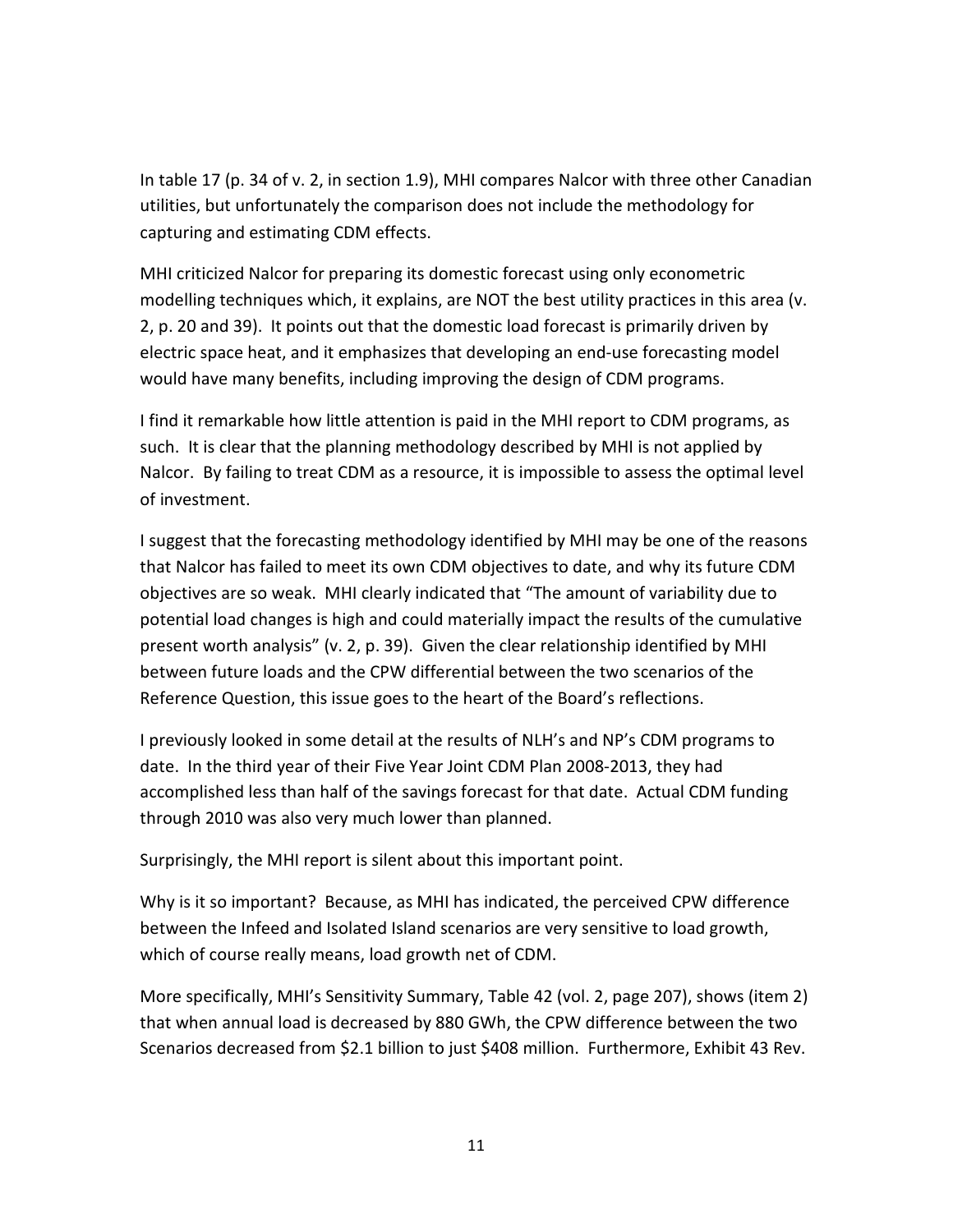1, on its first page (with detail on p. 62), shows that, with a decrease of 1086 GWh, the difference becomes nil.

Exhibit 43, rev. 1 explores three load growth sensitivities: a) a flat decrease of 880 GWh/yr, starting in 2013; b) a flat decrease of 1086 GWh/yr, starting in 2013; and c) a gradual decrease equal to 50% of the forecast load growth each year, from 2015 to 2067. This last scenario is described in detail on the last page of the document (p. 62).

It is hard to see how the first two scenarios are very meaningful. They represents a sudden decrease of 11-13%, and no circumstances are described in which such a decrease might occur. Indeed, it is hard to imagine a real-world situation that resembles these scenarios, other than the sudden loss of an industrial load.

Scenario c), on the other hand, is somewhat plausible. It can be conceptualized as either a systematic error in load forecasting that results in inadvertently doubling load growth throughout the entire planning period, or (more plausibly) as a portfolio of CDM programs that results in cutting the growth rate in half.

We learn from the first page of Exh. 43, rev. 1 that, under this scenario c), cutting the growth rate in half over the entire planning period would reduce the CPW difference between the two scenarios by almost two-thirds, from \$2 billion to \$763 million. This is a huge reduction; if coupled with other plausible scenarios, such as cost overruns or fuel price growth lower than forecast, it could certainly contribute to reversing the CPW advantage of the Infeed scenario.

How plausible is this as a CDM scenario? How "aggressive" is an objective of reducing Newfoundland's load growth rate by half?

To help answer this question, we need to refer to the study of the CDM potential in Newfoundland prepared by Marbek Resource Consultants in 2008. It was filed in response to PUB Order PU 8 2007, which required NLH to file it and a five-year plan for implementation of CDM programs in 2008. I would like to enter a copy of the Marbek study into the record of this proceeding.

The summary of the study findings, on page 9, identifies the Upper and Lower limits of Achievable Savings by the year 2026 as 951 and 556 GWh/yr, respectively. This table is reproduced on p. 25 of Nalcor's Submission.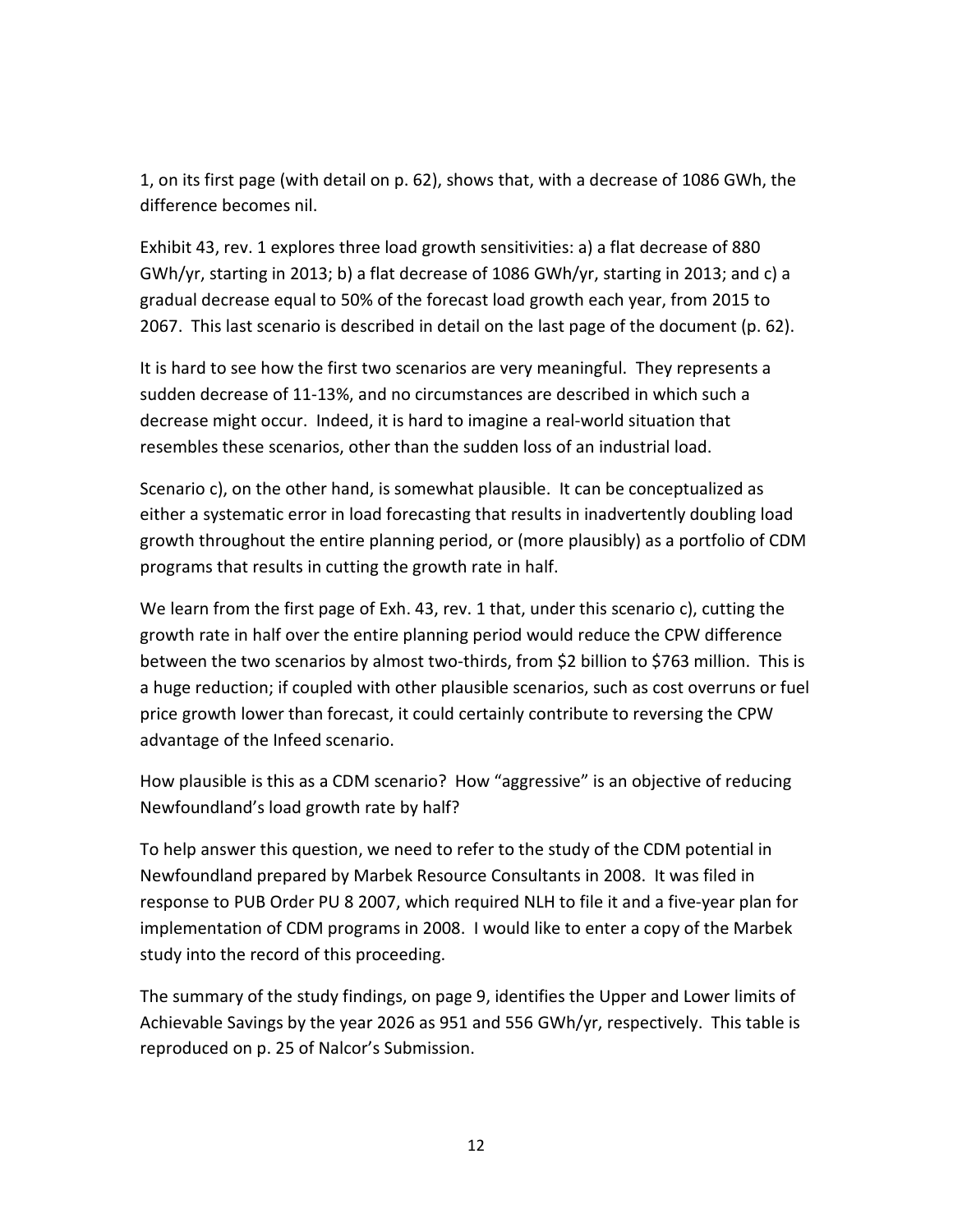According to the last page of Exh. 43, rev. 1, the 50% reduction scenario would imply a reduction of 453.4 GWh in 2026. In other words, the one plausible CDM scenario explored by Nalcor is only 81% (453/556) of the Lower limit of achievable savings for 2026 identified by NLH's consultant in 2008. It can thus be thought of as a model of a modest CDM program.

One could argue that these gains are already accounted for in the technological change variable described above, used as part of the base load forecast, but this would be incorrect. If these gains of 35.37 kWh/customer/year have been going on historically, they reflect technological trends that can be expected to continue, not the results of programs that have not even been designed or put into place yet. Thus, a serious CDM program can be expected to produce efficiency gains over and above the technological trends observed over the last decades.

Furthermore, there is good reason to believe that Marbek's estimates are conservative, in today's context, for the simple reason that they are based on 2008 avoided costs of 9.8¢/kWh (Marbek, page 4). Given the data currently before us concerning the operating costs of Holyrood, the avoided costs for an updated CDM study would inevitably be much higher than 9.8 cents – probably closer to 15 cents. The higher the avoided costs, the more conservation measures are cost-effective, and the greater the incentive for customers to participate in them. Thus, it is virtually certain that, if Marbek were to update their study today, the Achievable Potential figures would increase.

I conclude from all this that MHI's study failed to properly take into consideration the impacts on load growth of a properly designed and executed portfolio of CDM programs over the planning period. Had it done so, the CPW advantage of the Infeed scenario would be greatly decreased, if not eliminated, even before considering other sensitivities.

The fundamental problem here is that Nalcor's generation planning methodology is just that: a generation planning methodology. Back in 2007, in P.U. 8, the Board very properly (in my view) found that "an IRP (Integrated Resource Plan) undertaken as part of a generic process as described in Order No. P.U 14 (2004) is an important planning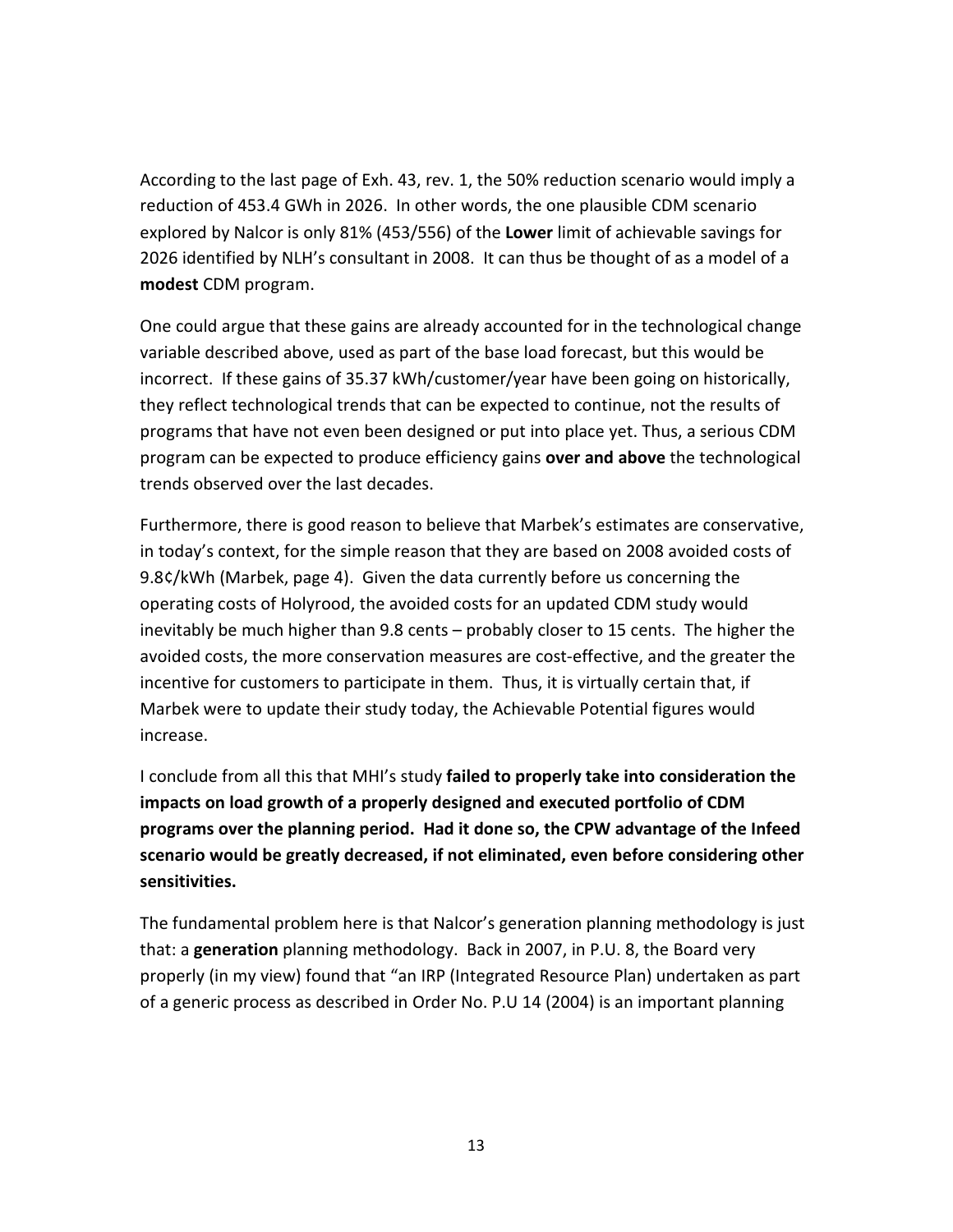tool and would enhance the information available to the Board and other parties regarding future generation and supply options in the Province." (p. 60).

Earlier on the same page, the Board quotes P.U. 14 (2004) as follows:

"...implementation of Integrated Resource Planning may present sound opportunities for coordinated planning and improved regulation involving both utilities. This process brings together strategic planning, future supply and demand, least cost analysis, demand side management options and environmental considerations."

Indeed, the generation planning methodology used by Nalcor explicitly excludes these last two important elements: demand side management options and environmental considerations. On this last point, I would refer you to MHI-Nalcor-41 Rev. 1:

The chosen resource plans (generation expansion plans) were selected on the minimization of revenue requirement, modeled as the "minimization of utility cost" objective function. As there was only one objective function used, its weighting was 100 percent. There were no objectives tied together as only one objective function was used.

As I'm sure you are well aware, energy efficiency programs are generally measured by a number of tests, the most important of which is the Total Resource Cost test, which measures the total cost to a society, not just the cost to the utility. Thus, unlike the "minimization of utility cost" function, it also takes into account reductions of customer costs, resulting from reduced electricity use.

To expand a bit more on this, I would refer you to a recent study by the Regulatory Assistance Project in the US, which states: The goal of an IRP is to identify the least-cost resource mix for the utility and its consumers. Least-cost in this case means lowest total cost over the planning horizon, given the risks faced. The best resource mix is typically the one that remains cost-effective across a wide range of futures and sensitivity cases — the most *robust* alternative — and that also minimizes the adverse environmental consequences associated with its execution. (Electricity Regulation in the US: A Guide, RAP, www.raponline.org, p. 73)

I have submitted an excerpt from this study, to be filed as GRK-5.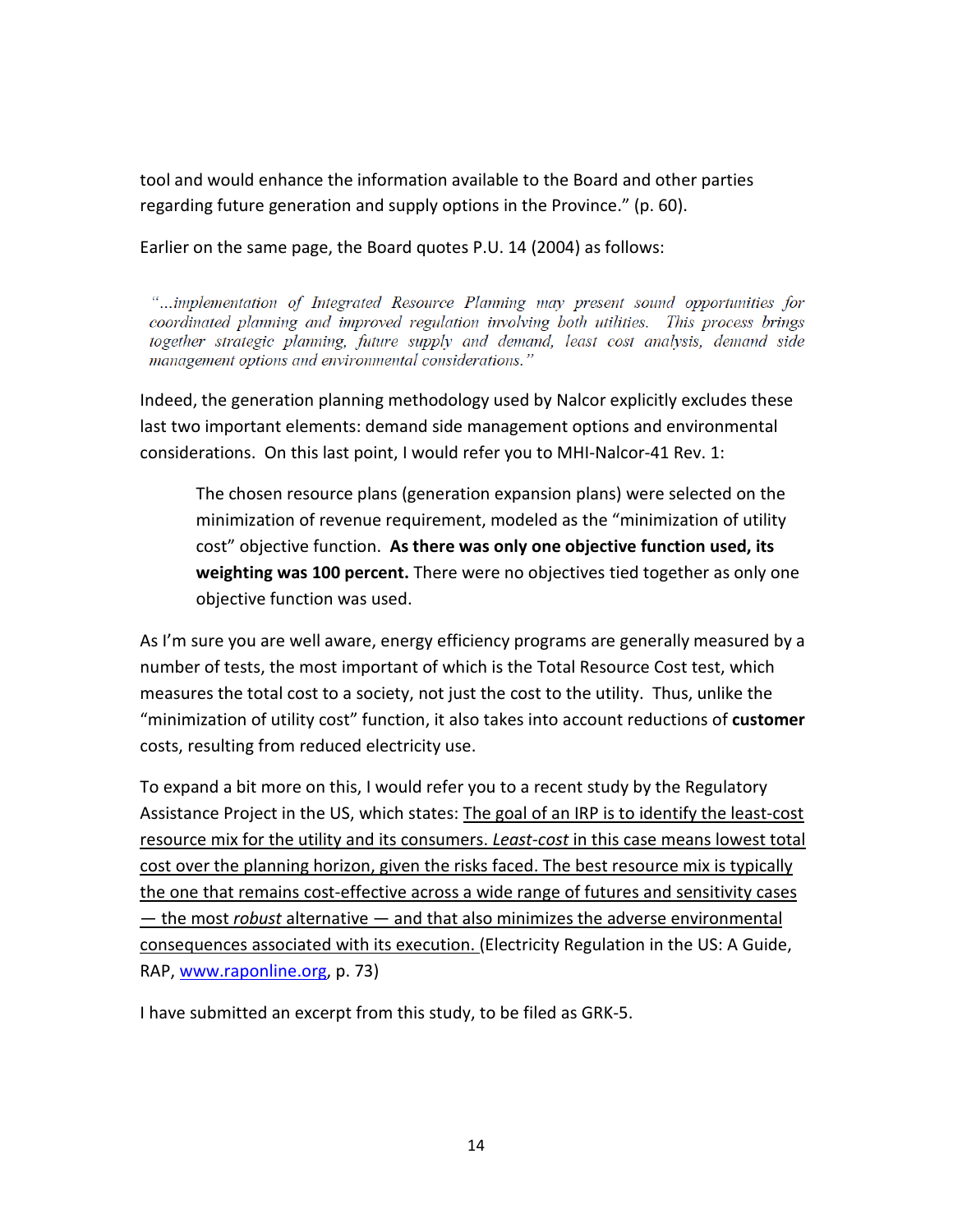As for environmental considerations, which play an important role in IRP, they are excluded from the utility's generation expansion planning.

As I understand it, the Board declined to order implementation of an IRP in 2007, in anticipation of the provincial Energy Plan. I am not aware of any progress in that direction in the meantime.

Once again, we must distinguish between a generation scenario optimized on the basis of cost only, on the one hand, and a robust integrated plan, on the other. The Isolated Island Scenario is an example of the former. It constitutes an important input in the development of a plan, but should not be confused with the result.

## FUEL PRICE FORECASTS

As time is short, I will keep my comments on fuel price forecasts brief.

I simply want to emphasize that fuel price forecasts are highly uncertain and volatile. I believe that the PIRA high and low forecasts have not been made public, so to get an idea of the extent of the spread between them, I had to look to other sources.

I have reproduced the fuel price forecast from the Northwest Power Planning Council's 2009 Power Plan. (By the way, I strongly recommend the NPPC as a leading reference for integrated resource planning methodologies.)

As you can see, the high scenario shows prices more than twice as great as the low scenario (\$120 versus \$45 per barrel, in 2030). As MHI wrote in their report, these forecasts have a short shelf life. While they are a necessary evil, it is not a good idea to bet the farm on this year's fuel forecast coming true.

My next document (GRK-6) speaks to the degree of reliability of these forecasts. This is a summary put together by the US Energy Information Agency, assessing the accuracy of its own fuel price forecasts from 1982 to 2010.

Let me summarize the results, which are surprising. The forecasts produced from 1982 to 1985 were way too high – 133% too high, on average. From 1986 to 1995, the forecasts were still too high – by 35%, on average. But for the next 10 years, from 1996 to 2005, forecasts were all too low -- 32% on average.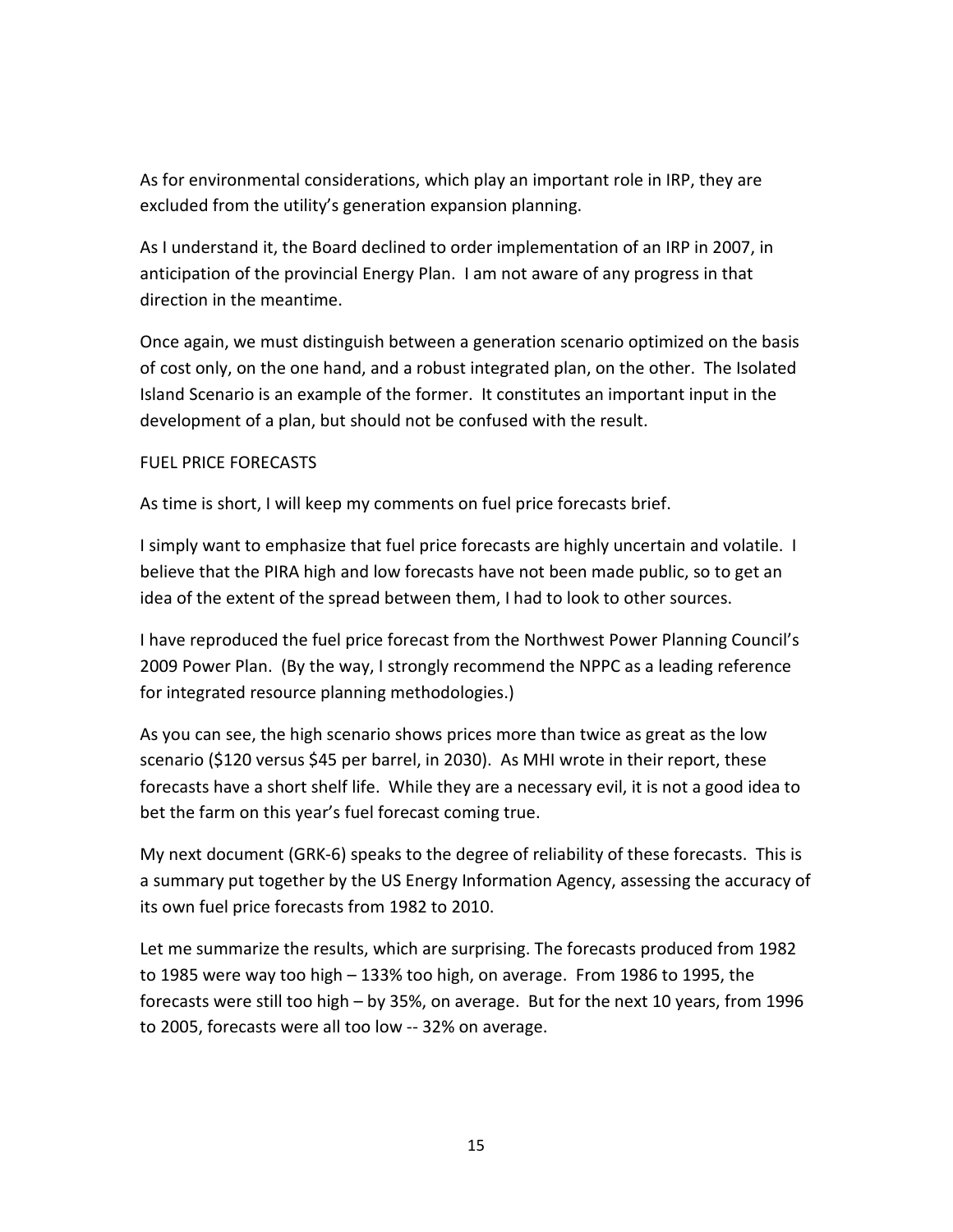I find this particularly interesting, not just because it shows the inaccuracy of the forecasts, but because the errors are so systematic. We don't see random variation – we see that forecasters were systematically wrong, in the same direction, for years on end. From 1982 through 1994, they consistently over-forecast oil prices. And from 1995 until today, they have consistently under-forecast prices. What does that tell us about today's forecasts? That there is a very substantial chance that they will be wrong, and significantly so. We just don't know in which direction.

#### WIND POWER ASSESSMENT

I now would like to turn to the wind power component of the Isolated Island Scenario. In section 11.3 of Vol. 2 (p. 183), MHI explains that it relies on Nalcor's 2004 assessment of the limitations for non-dispatchable generation (exhibit 61), which recommends an upper limit of 80 MW. Surprisingly, MHI provides no analysis or commentary concerning this study. It does, however, affirm that the 80 MW limit is "reasonable".

In its Submission, on page 74, Nalcor explains that this study "established two limits regarding the possible level of wind generation integration on the Isolated Island system, an economic limit and a maximum technical limit." The economic limit is that, in excess of 80 MW, "there would be a significant increase in the risk of spill at the hydroelectric reservoirs," with an additional 20 MW resulting in an increase in expected spill from 9 to 19 GWh/yr, with a cost of \$1.3 million/yr. The technical limit could require curtailment of wind down to 130 MW during periods of light load. To avoid incurring these costs, NLH recommended limiting installed wind power to 80 MW.

Obviously, hydro spillage and wind curtailment are to be avoided as much as possible. However, in an economic analysis, it is the bottom line that counts.

So we need to look a little closer. First, let's start with the cost of wind power. The Nalcor Submission, somewhat surprisingly, relies on a pamphlet by the Pembina Institute, an Alberta environmental NGO, to state the cost of onshore wind as 8-10 cents/kWh, pointing out that good wind sites on the island are "at the lower end of this range." In fact, based on data from the Canadian Wind Atlas, we estimated that wind power costs on the Island would be much lower – as low as \$66/MWh.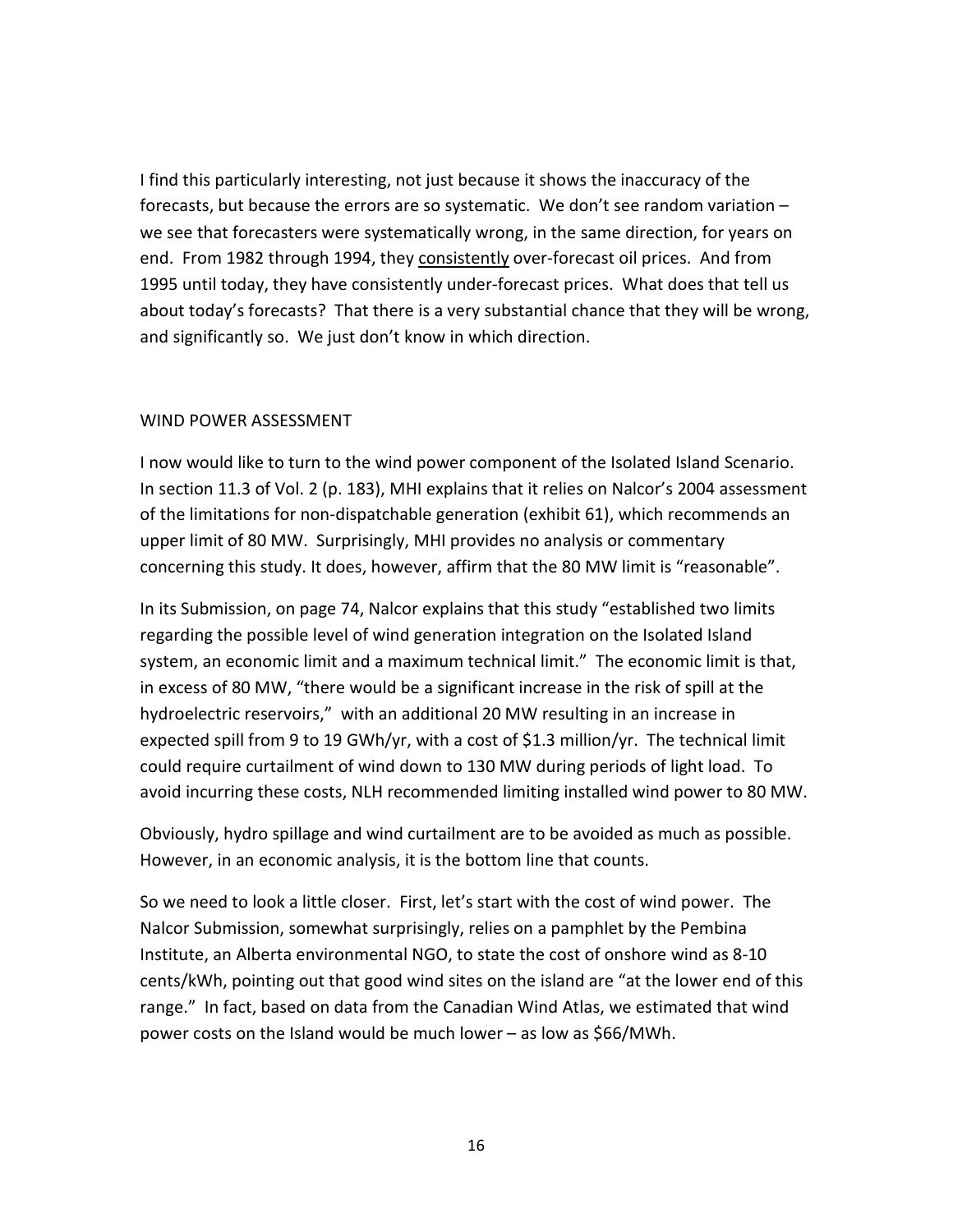This same dataset suggests that Island wind power would have a capacity factor as high as 45%.

Put together, this means that an additional 20 MW of installed wind capacity would produce 79 GWh a year, at a cost of \$5.2 million.

Now, let's accept Hydro's conclusion that doing this would result in increasing spillage to 19 GWh/yr, with a value of \$1.3 million, and let's charge that to the wind project too.

That gives us 79 GWh for a total of \$6.5 million, or just \$82/MWh, net of spillage. Not to be sneezed at, compared to costs of either Muskrat Falls (and associated transmission) or Holyrood.

Of course, it goes without saying that one can't run a power system on wind alone. Backup is essential. Whether such backup would consist of the existing Holyrood plant, a refired Holyrood, or some other combination of resources is not at issue here, since we are limited to examining the Isolated Island Scenario. In a future planning process, I presume these questions will be explored in detail.

As for the technical limit, the Nalcor Submission states that:

"for wind generation above 130 MW it would not always be possible to maintain system stability particularly during periods of light load and during these periods wind generation would have to be curtailed, again, reducing the economic benefit of the additional wind generation."

In other words, this technical limit is in fact an economic limit as well.

Obviously, wind generators don't like curtailment any more than hydro operators like spillage. Since the energy is free, it hurts to throw it away. But sometimes, system operations require that. In areas with open wholesale markets, wind generators are now frequently required to curtail generation when so required. If new wind generation is economic, taking into account the cost of curtailment, there is no reason to exclude it.

Finally, it is important to mention that the 2004 study made it very clear that it was a preliminary investigation: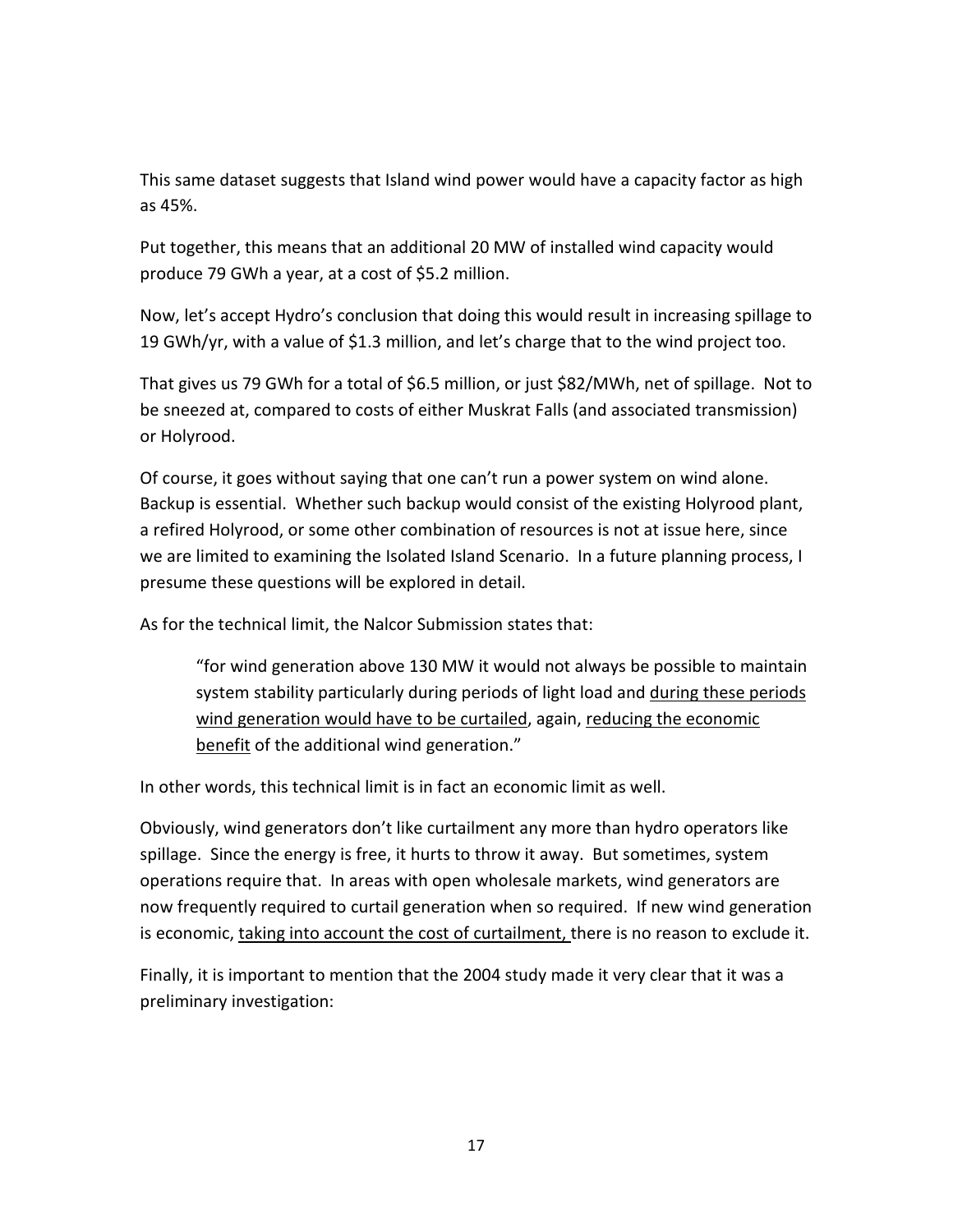However, given the preliminary nature of this investigation, it would be prudent to further limit the initial quantities of wind generation into the system. Consideration should be given to a stepwise pattern of increased penetration levels over a number of years to gain direct operating experience with the technology and its integration into the Island system. This would allow Hydro to further define the opportunities and constraints associated with the resource without subjecting customers to undue expense or power quality issues. As well it would allow the industry to arrive at possible solutions which, along with the experience gained by Hydro, may permit penetration levels beyond those currently identified.

Indeed, the Government of Newfoundland and Labrador seems to continue to be interested in the possibility of increasing wind penetration beyond the levels identified in the 2004 study. A Request for Proposals was recently issued by the Department of Natural Resources concerning Onshore Wind, in Phase 2 of its Energy Innovation Roadmap process?<sup>1</sup> I would like to enter this document into the record of this proceeding as GRK-7.

For Onshore Wind, one of the areas to be included in the Roadmap is identified as Grid Inflexibility/ Integration. The RFP states (p. 8):

The ability of the grid to absorb higher penetrations of intermittent wind energy is a function of the flexibility of other generation supply, interconnection, customer loads, and the availability of electricity storage facilities. This is particularly challenging for Newfoundland and Labrador given the absence of these features at the present time.

One of the work products requested is to:

l <sup>1</sup>http://www.nati.net/membership/requests-for-proposals/rfp-energy-and-innovation-roadmap.aspx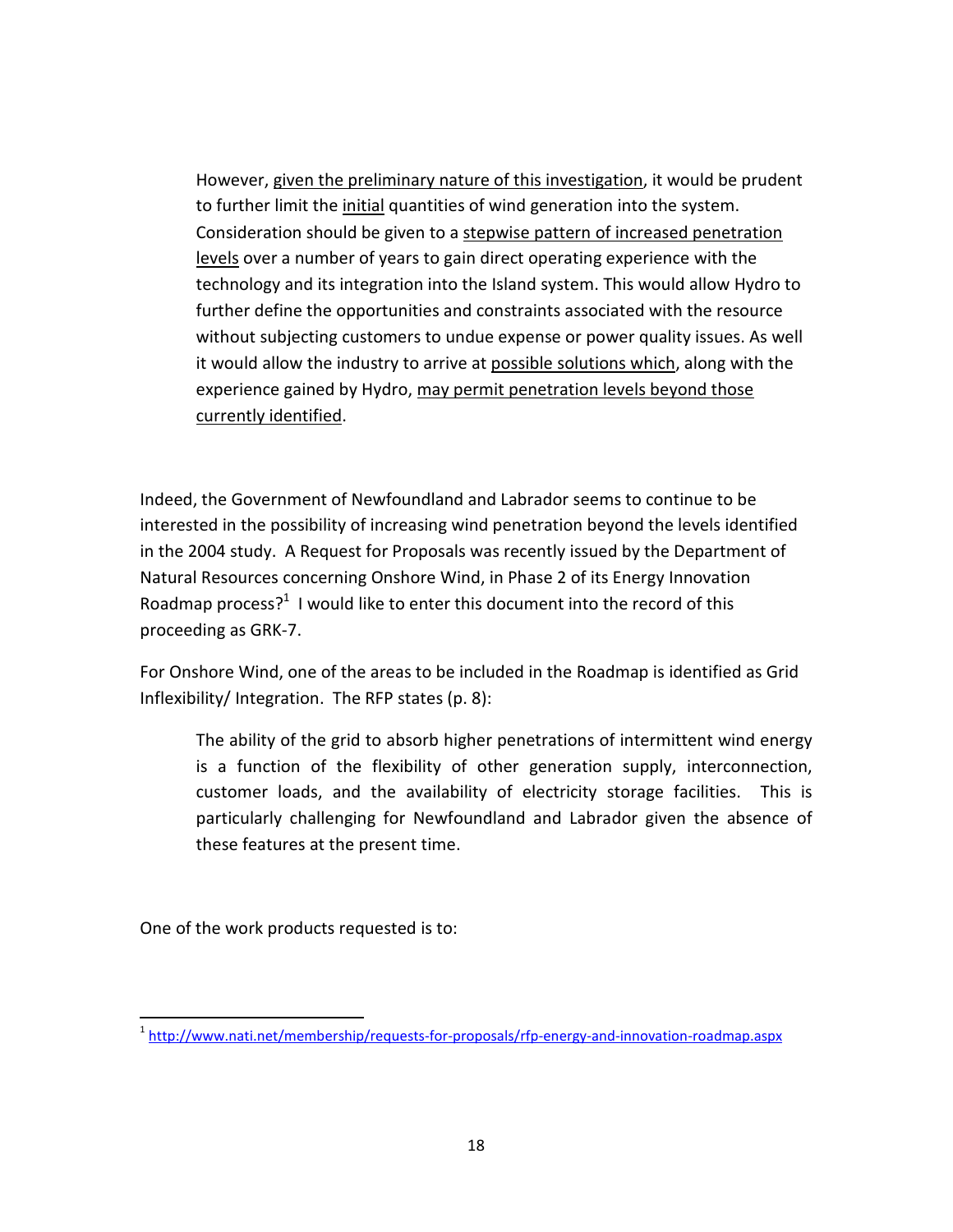"assess the flexibility of the existing generating capacity in Newfoundland and Labrador, particularly with respect to the integration of a significant amount of variable generation (e.g. wind power)". (p. 9)

The consultant is also asked to:

"recommend options and technologies that could improve the flexibility of the existing generating facilities;"

"recommend options which could lead to the development of new concepts for the techno-economic integration of high wind penetration systems featuring hydro and gas (possibly) and storage facilities;" and

"recommend options for the development of power management strategies and system designs that are tolerant of high proportions of wind generated power and the consequent fluctuations in energy supply, by providing mechanisms such as storage loads or wide area balancing that provide grid stability despite unpredictable supply characteristics."

Read together, the 2004 study and the 2012 RFP make very clear that the 80 MW limit is not only preliminary, but also that significant effort is underway to overcome it. While it may be prudent today to limit wind penetration to 80 MW, it is not reasonable to assume that this limit will remain in place for the next decade, much less for the next 50 years.

Thus, it is incorrect to conclude that the Isolated Island Scenario includes the economically optimal level of on-island wind generation.

# CONCLUSIONS

Normally, I would conclude a presentation like this by suggesting the decision that I would make, if I were in your shoes.

In this case, that is particularly difficult, because of the nature of the Reference Question.

You have been asked whether or not the Muskrat Falls Projects represent the least-cost option, compared to the Isolated Island option, as defined in your Terms of Reference.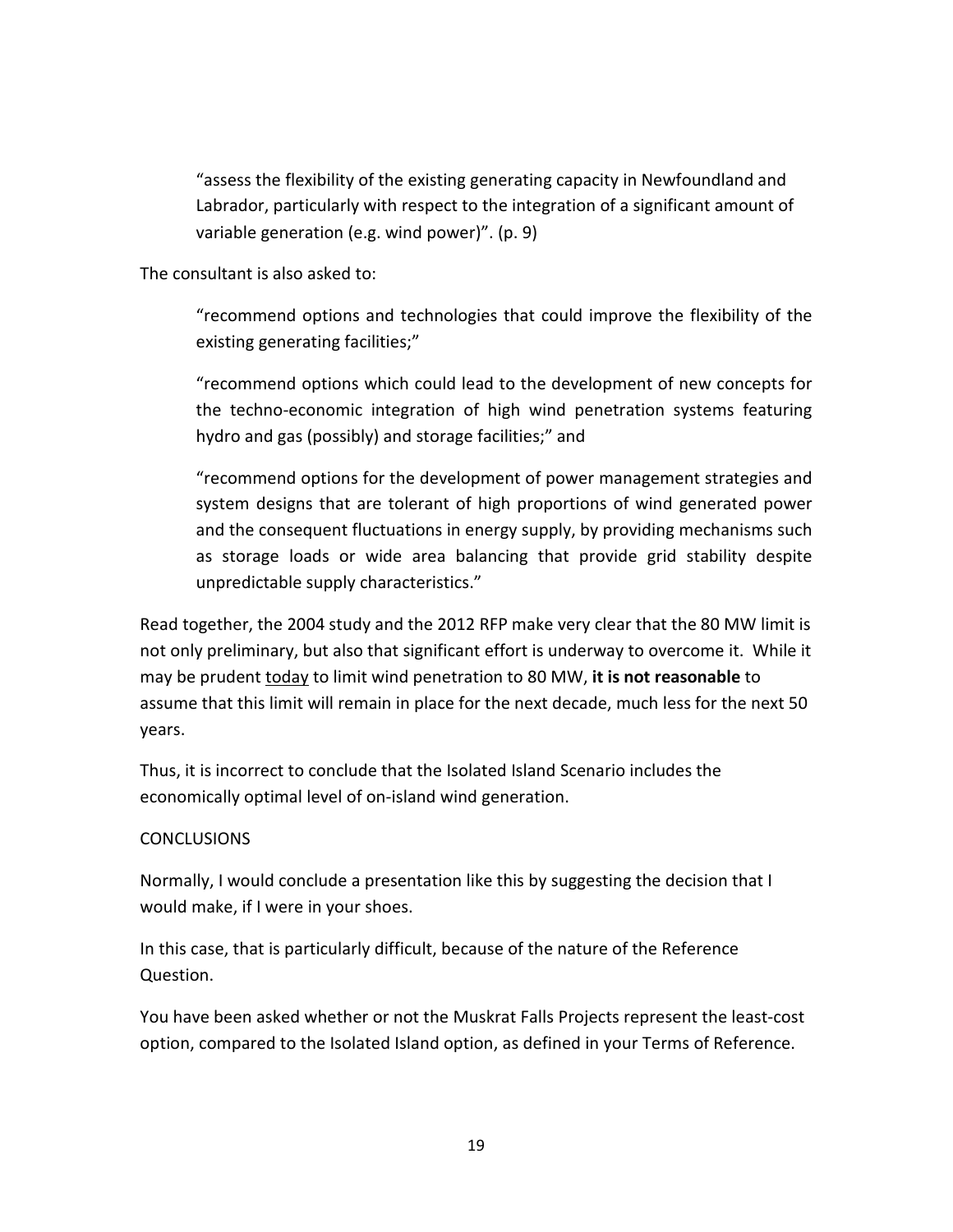On one level, that involves verifying that the costs attributed to each option are correct, and it appears that your consultants have done very thorough work in that regard.

On a deeper level, it also involves verifying that the scenarios make sense – but not going so far as to suggest that they might be changed. This is a delicate line to walk, and I don't envy you your task.

That said, I think that, between MHI's comments, min, and those other commentators, you have ample reason to suggest that, given the many assumptions underlying the Isolated Island Scenario, in particular, and the great uncertainties surrounding these parameters, that that Scenario is unlikely to be realized, as defined in the Terms of Reference. In other words, in the event that the Muskrat Falls project does not go ahead, there is no reason to believe that this particular scenario will ever be put into place.

If the Muskrat Falls projects do not go forward, your planning processes will continue to evolve, and will undoubtedly lead to solutions very different from the one set out in the Terms of Reference.

To me, that means that the Reference Question is largely academic. Even if you were to find that the \$2 billion CPW difference between the two scenarios is accurate, that finding is of little significance in relation to the underlying question of whether or not the Muskrat Falls projects are in the public interest for the people of Newfoundland and Labrador.